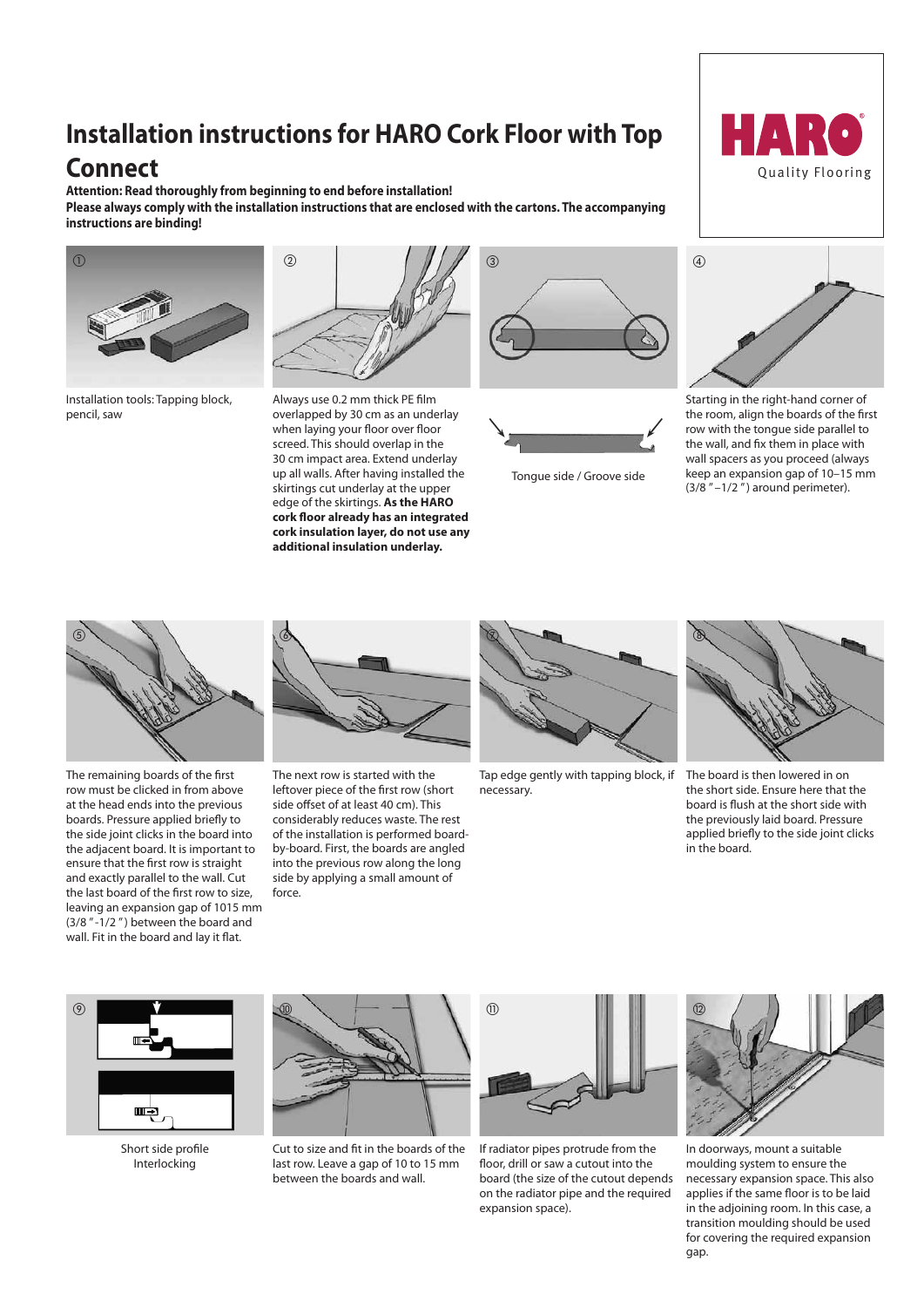



spacers once all boards are laid. Fasten skirtings (with or without clip system) to the walls – that´s it.





 $\circled{4}$  $\overline{a}$ 

To unlock the boards, you can slide them in parallel.